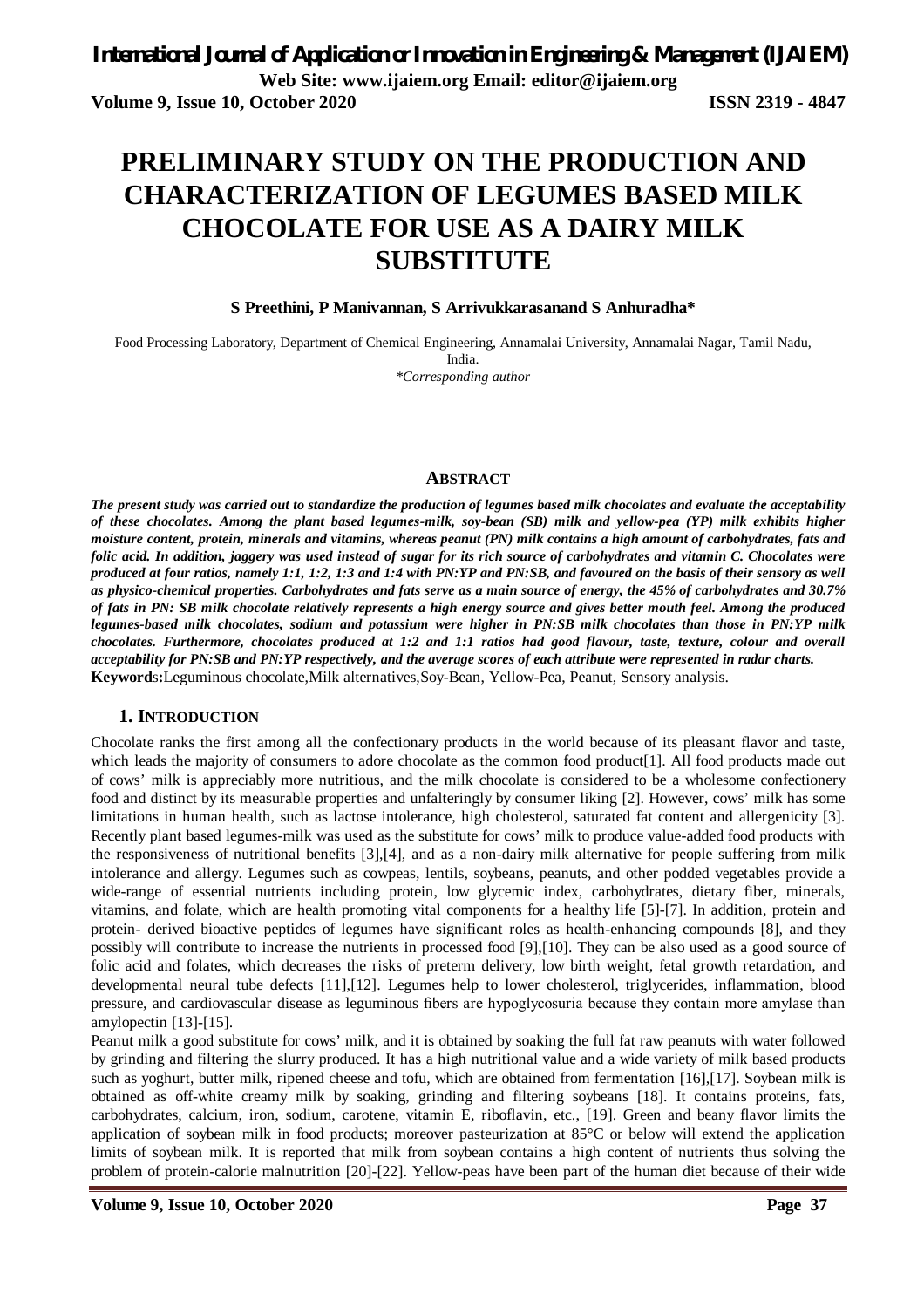#### **Volume 9, Issue 10, October 2020 ISSN 2319 - 4847**

availability and low cost. They are also used as important sources of high-quality proteins, starch, dietary fiber, minerals and vitamins. In addition, peas contain a wide range of phytochemicals with known bioactivity and potential health effects [23].

Legumes provide vast opportunities to be utilized in processed foods such as bakery products, bread, pasta, snack foods, soups, cereal bar filing, tortillas, and meat, their high nutrition content. For the same reason it seems to be ideal for inclusion in designing snack, baby, and sports foods [24]. Some studies have reported that the presence of high saponin and phytosterol contents in legumes reduces the formation of low serum cholesterol and low-density lipoprotein cholesterol, which is negatively associated with coronary heart disease [13],[15],[25]. The consumption of dry legumes concerning the global nutrient deficiencies plays a key role in the farming structure of developing countries. To solve the global food shortage problem and improve the consumption of legume grains, recent technologies can be adapted by means of research projects focusing on the fortification of legume grains, which may also help in meeting the expectations rapidly. Some legumes that contain major and minor components such as proteins, fats, carbohydrates, calcium, iron, sodium, vitamin E and riboflavin, can be utilized for chocolate production along with other ingredients like cocoa powder, sugar and butter. In an endeavor to increase the natural flavor in chocolates, fruit peels are added in the powder form. Fruit peels are waste materials produced from fruits processing and juice extraction industries and contain natural products such as antioxidants, antimicrobials, colorants, and phenolic compounds [26],[27]. Fruit peels are easily available by-products. Citrus peel is good source of polyphenols for value-added products and for designing new food products [28]. The large amount of nutrients present in the citrus peel can be used in the preparation of chocolate. Furthermore citrus peel enhances the nutritional value of the chocolate, and is cost effective [29].The rheological behavior and flavor of chocolate influenced by the addition of cocoa butter and citrus peel powder can increase the quality of milk chocolate [30]. Objective of this study was to produce and obtain the sensory profile and acceptability of legumes based milk chocolates produced from different legumes. The effects of substituting the standard cow milk with legumes milk on the physico-chemical properties of the chocolates were also evaluated.

#### **2. MATERIALS AND METHODS**

#### **2.1 Raw materials**

Soybean (*Glycine max*), yellow pea (*Pisum sativum*), peanut (*Arachis hypogaea*), butter, cocoa powder, jaggery and milk powder were purchased from the local super market in Chidambaram, Tamil Nadu, India. Extensive care was taken during screening to ensure the quality of raw materials and mold-free legumes. Citrus peel was dried in a tray drier at 60-65˚C for 24 h to improve the shelf life of citrus by-products without addition of any chemical preservative. A grinder mill and a sieve were used to obtain the citrus powder with a particle size of <0.2 mm.

#### **2.2 Sample pre-treatment**

Weighed quantities of beans and nuts were blanched by submerging in boiling water for 1 and 5 min respectively as shown in Fig.1 & 2, drained and dehulled. The dehulled beans and nuts were soaked in 2% NaHCO<sub>3</sub> for 3 and 18 h respectively, and washed in clean water, to remove the bean flavor in the final product and soften the peanuts [18].

#### **2.3 Extraction of legumes milk**

The soaked beans and nuts were grounded separately using a blender in the ratio of 2:1 (Legumes:Water). Blending was performed to obtain a smooth, fine, homogenized liquid, which was filtered using a muslin cloth to obtain legumes milk as shown in Fig.3. The homogenized milk from beans and nuts were pasteurized at  $80^{\circ}$ C for 15 min, and then cooled to room temperature for future use.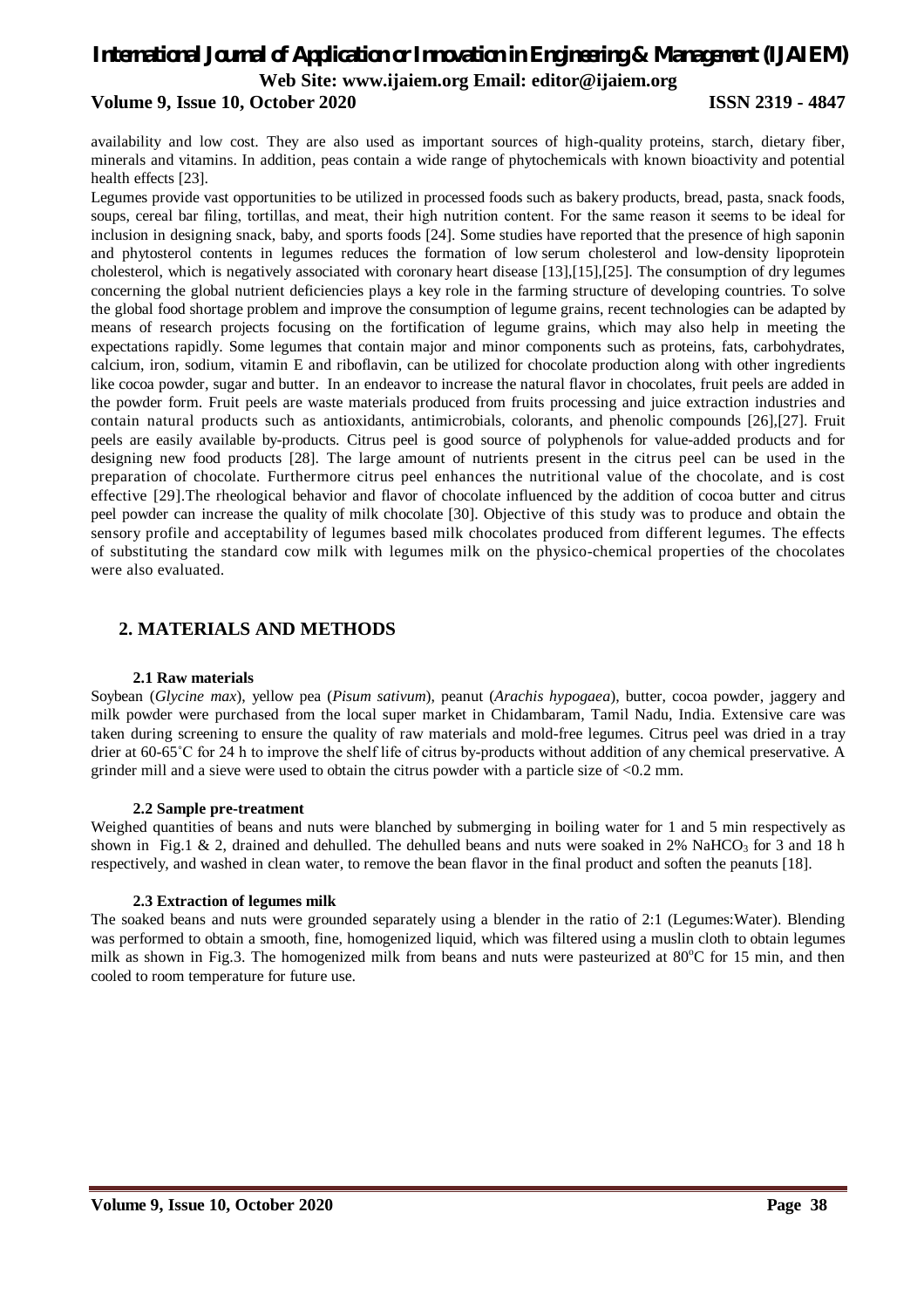## *International Journal of Application or Innovation in Engineering & Management (IJAIEM)*

**Web Site: www.ijaiem.org Email: editor@ijaiem.org**

**Volume 9, Issue 10, October 2020 ISSN 2319 - 4847**



**Figure: 1 Soaked peanuts and soybean Figure: 2 Soaked yellow peas and peanuts**

#### **2.4 Preparation of chocolates**

Legumes-milk in definite proportions was heated below its boiling point, and then specific quantities of cocoa powder, butter and jaggery were added with continuous string to obtain a fine paste. The paste was poured in a mold, kept in refrigerator to obtain a desired shape. Chocolates were prepared using different ratios of PN:SB and PN:YP as desired and it is shown in Fig.4. Control milk chocolate was prepared with cows' milk following the same procedure. Physicochemical properties of the chocolates such as total carbohydrates, fats, proteins, minerals (Na, Li, K and Ca), vitamin C, folic acid, moisture, ash and pH were analysed.



**Figure: 3 Extracted milk from soyabean,peanut and yellow pea**

#### **2.5 Experimental design**

PN:SB and PN:YP at ratios of 1:1, 1:2, 1:3 and 1:4 were used for making chocolates with all other parameters kept constant, and cows' milk chocolate as control, in total nine sets of chocolates were prepared. All the experiments were carried out in triplicate, and their mean values are presented.



**Figure: 4 Legume milk chocolate of PN:SB and PN:YP at ratios of 1:1, 1:2, 1:3 and 1:4**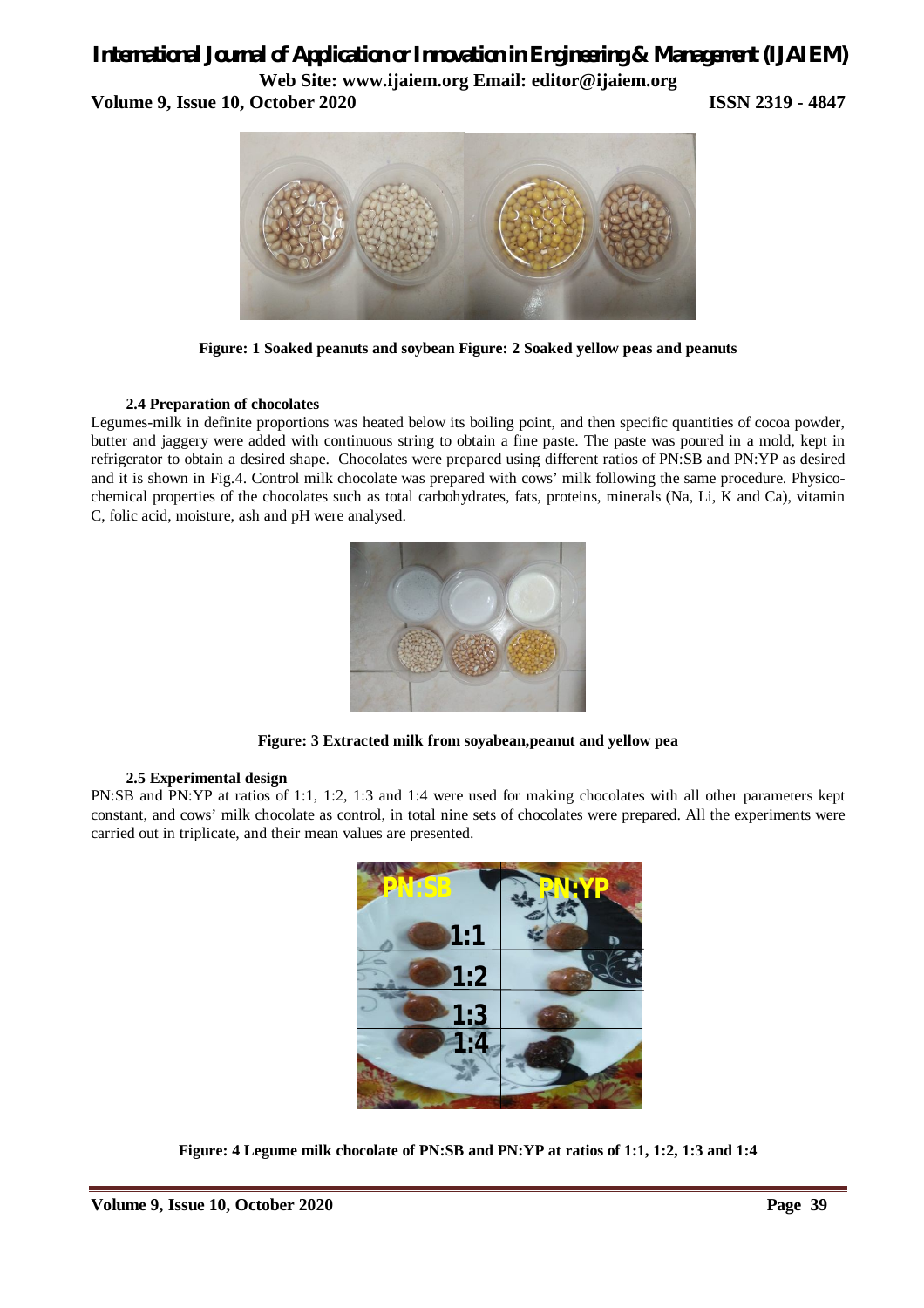**Volume 9, Issue 10, October 2020 ISSN 2319 - 4847**

#### **2.6 Chemical analysis**

The proximate composition of chocolates was determined in the food processing laboratory using standard methods. Total carbohydrate, protein and minerals (Na, Ca and K) were analyzed using the DNS method, Lowry's method and Flame Photometry, respectively. Folic acid and vitamin C were analyzed using High Performance Liquid Chromatography. Fats were analysed using the Soxhlet method.

#### **2.7 Sensory evaluation for acceptable legumes milk chocolates**

Sensory attributes such as flavor, texture, taste, appearance and colour were evaluated using a 9 point hedonic scale (where 9-- like extremely, 8--like very much, 7-- like moderately, 6-- like slightly, 5-- either like nor dislike , 4-- dislike slightly, 3-- dislike moderately, 2--dislike very much, 1-- dislike extremely) by 15 members [31].

#### **3. RESULTS AND DISCUSSION**

The present study was carried out to standardize the process for production of legumes-milk chocolate using peanut milk, soy-bean milk and yellow-pea milk; formulations for the production of legumes-milk chocolates were selected on the basis of their sensory and nutritional properties.

#### **3.1 Physical and Chemical Characteristics of legumes-milk**

The physico-chemical characteristics of legumes-milk were determined and considered for chocolate preparations. Among the plant based milks, peanut milk had higher moisture (88.2%) than other milks, and soy-bean milk had higher protein and folic acid content of 4.53g and 16.23g respectively. The physico-chemical characteristics of legumes-milk are shown in Table 1. Legumes-milk has the same constituents of mineral content whereas the carbohydrate is higher in peanut and yellow-pea. Peanuts soaked in NaHCO<sub>3</sub> provided a light colored milk and enhanced homogenization [32].Jaggery contains higher carbohydrates of 78%. The nutritional characteristics of legumes- milk are comparable to those of cows' milk but the viscosity of milk slightly varies. The beany flavor of legumes-milk is the main characteristic responsible for the low acceptability of legumes based milk chocolates.

| <b>Milk Types</b><br>(per 100 ml) | <b>Moisture</b><br>content $(\% )$ | <b>Total</b><br>solids<br>$(\%)$ | pH  | <b>Acidity</b><br>$(\%)$ | <b>Protein</b><br>(g) | Carbo<br>hydrates<br>(g) | Fats $(g)$ | <b>Mineral</b><br>(g) | Ash<br>$(\%)$ |
|-----------------------------------|------------------------------------|----------------------------------|-----|--------------------------|-----------------------|--------------------------|------------|-----------------------|---------------|
| Cow's milk                        | 86.50                              | 13.50                            | 6.6 | 0.16                     | 3.3                   | 4.4                      | 3.5        | 0.7                   | 0.73          |
| Soy-bean milk                     | 90.2                               | $8-10$                           | 6.7 | 0.63                     | 4.8                   | 2.0                      | 2.6        | 0.56                  | 0.4           |
| Peanut milk                       | 90.40                              | 11.78                            | 6.7 | 0.34                     | 2.46                  | 2.0                      | 4.4        | 0.5                   | 0.11          |
| Yellow-pea milk                   | 88.58                              | 9.6                              | 6.5 | 0.26                     | 3.03                  | 2.12                     | 2.34       | 0.56                  | 0.5           |

**Table 1:** Physical and chemical characteristics of legumes-milk and cow's milk

#### **3.2 Physico-chemical analysis of legumes-milk chocolates**

The physico-chemical properties of legumes-milk chocolates prepared using different ratios of legumes and those of control milk chocolate (CMC), dairy milk chocolate (DMC) and milky bar chocolate (MBC) were analyzed. Carbohydrates supply the energy for the body's automatic activity in our daily tasks and are important in nutritional labelling. The carbohydrate content in legumes-milk chocolate and in control chocolates are shown in Table 2. The total sugar content was calculated by the DNS method, which includes glucose, fructose and sucrose. The highest total sugar content of 42,8g was found in 1:1 ratio of peanut:yellow pea milk chocolate, whereas the lowest of 45 g was found in 1:2 ratio of peanut:soybean milk chocolate.

**Table 2:** Carbohydrates content of legumes-milks chocolates and reference chocolate

| 1:3<br>1.3<br><br>1:1<br>1:4<br>1:4<br>1.J<br><br>⊥.∠<br>▪・ | Carbohydrates | <b>Peanut: Yellow pea</b> |  |  |  |  | <b>Peanut:Soybean</b> | <b>CMC</b> | <b>DMC</b> | <b>MBC</b> |  |
|-------------------------------------------------------------|---------------|---------------------------|--|--|--|--|-----------------------|------------|------------|------------|--|
|                                                             |               |                           |  |  |  |  |                       |            |            |            |  |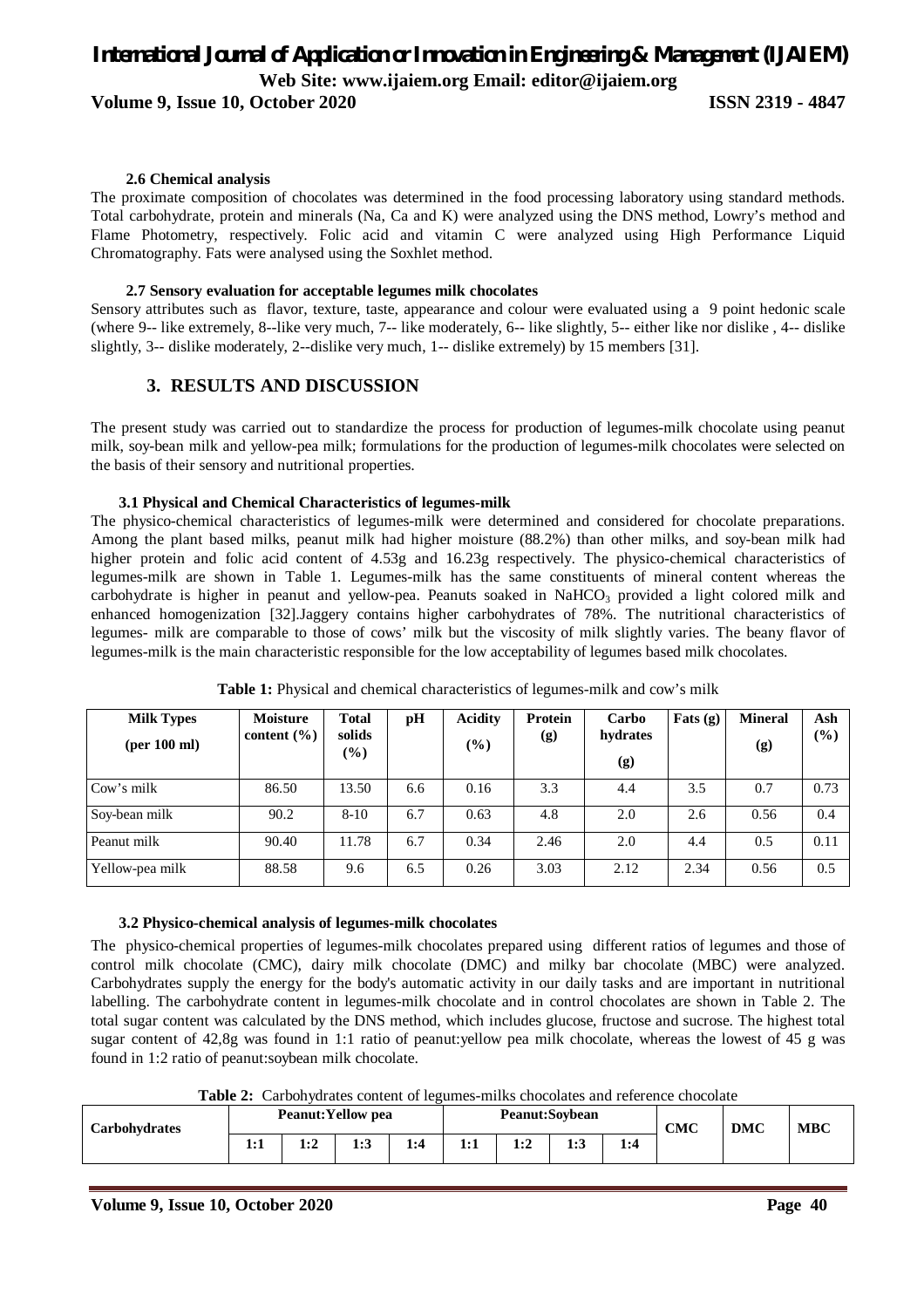| Glucose            | 11.4 | 8.4  | 8.6  | 8.6  | 14.2 | 11.2 | 9.0  | 7.0  | 9.2  | 7.8  | 7.0 |
|--------------------|------|------|------|------|------|------|------|------|------|------|-----|
| Fructose           | 7.4  | 7.0  | 6.4  | 5.4  | 9.0  | 10.8 | 6.4  | 8.2  | 11.4 | 7.8  | 9.2 |
| Sucrose            | 24.0 | 22.8 | 20.2 | 20.4 | 7.6  | 23.0 | 21.6 | 24.0 | 24.0 | 20.8 | 7.8 |
| <b>Total Sugar</b> | 42.8 | 38.2 | 37.2 | 34.4 | 40.8 | 45.0 | 37.0 | 39.0 | 44.6 | 36.4 | 24  |

**Volume 9, Issue 10, October 2020 ISSN 2319 - 4847**

CMC - Control Milk Chocolate, DMC - Dairy Milk Chocolate, MBC - Milky Bar Chocolate

The control milk chocolate had 44.6 g of total sugar content. The total sugar content in control milk chocolates ranged from 37.0 to 45.0 g which was lower than that in the soy-bean milk chocolate and skimmed milk powder chocolates, and this may be due to the addition of jaggery.

During processing, the flow characteristics influence the flavor and shell life of chocolates by its moisture content. A tiny drop of water can convert the melting chocolate into a grainy or even-sized, solid mass. The data show that the moisture contents of legumes-milk chocolate and the control were  $0.61 \pm 1\%$  to  $0.50 \pm 1\%$ , respectively. The moisture content in legumes-milk chocolate was lower than that of soy-bean milk chocolate [18] and close to that of skimmed milk powder chocolate [1]. The low level of moisture content in legumes- milk chocolate is due to the addition of jaggery instead of sugar.

The ash content in legumes-milk chocolates for various ratios was similar; it characterizes the total minerals, i.e., the inorganic residues after the complete oxidation of organic matter in a food product. The ash content in legumes based milk chocolates was higher than that of soy-bean milk chocolate reported in the literature [18] and close to that of skimmed milk powder chocolate [1]. Variation in the nutritional composition of chocolates between the literature and our experiment was due to the difference in the water content, and the selection of soybean and peanuts used in the experiments. Because of the long soaking hours, the minerals might have leached out of the ingredients; it is also reported that soaking beans for 24 hours resulted in a 5% loss of total solids. In legumes-milk chocolates ratio 1:1 showed the close value as the cows' milk chocolates.

The pH values of legumes-milk chocolates and the control milk chocolate were recorded. Among the chocolates prepared at four ratios of PN:YP, the ratio at 1:2 had the highest pH of 5.77, whereas 1:4 had the least pH of 5.35. In PN:SB chocolate, 1:1 ratio had the highest pH of 5.67, whereas 1:3 ratio had the least pH of 5.04. It was observed that acidity decreased with increase in the amount of soybeans and peanuts in the product, but it increased with increase the amount of cocoa powder. All the pH values of legumes-milk chocolates were comparable to those of cows' milk chocolate and chocolates available in the local markets.

Fat particles are suspended in chocolates as continuous phase, and also increase in fat content increases the continuous phase and decreases the viscosity. In any given feed, the main source of energy is fat, thus the most important constituent of a food product is fat. The fat contents of legumes-milk chocolate and those of the control chocolates were calculated and are shown in Table 3. Peanuts are known to contain about 49.24% fat. Therefore, the relatively higher fat content in all the legume-milk chocolates than that in the cows' milk chocolate was due to the addition of peanuts in the formulation. The fat content in the soybean peanut beverage was higher than that of peanut milk reported in a previous study by Gatade et al. (2009). The average fat content in legumes based milk chocolates was  $30.4125 \pm 0.81\%$ , which was lower than that of imported dark chocolates (37.08  $\pm$  5.05%). Our result was within the range reported by Afoakwa (2012) that is 30 to 40% of fat content [33]. The fat content in legumes-milk chocolate (30±0.9) was less than that of the control milk chocolate prepared with cows' milk  $(32\pm3.5)$ .

| <b>Parameters</b> | Peanut milk: Yellow-pea milk |      | Peanut milk: Soy-bean milk<br>chocolate | <b>Control milk</b><br><b>Chocolate</b> |      |      |      |      |      |
|-------------------|------------------------------|------|-----------------------------------------|-----------------------------------------|------|------|------|------|------|
|                   | 1:1                          | 1:2  | 1:3                                     | 1:4                                     | 1:1  | 1:2  | 1:3  | 1:4  |      |
| Moisture $(\%)$   | 0.61                         | 0.61 | 0.60                                    | 0.63                                    | 0.65 | 0.63 | 0.66 | 0.64 | 0.5  |
| Ash $(\% )$       | 1.73                         | 1.55 | 1.74                                    | 1.51                                    | 1.0  | 1.81 | 1.76 | 1.89 | 1.72 |
| pH                | 5.45                         | 5.77 | 5.46                                    | 5.35                                    | 5.67 | 5.12 | 5.04 | 5.26 | 5.4  |
| Fat $(\%)$        | 30.2                         | 30.5 | 30.1                                    | 30.5                                    | 30.5 | 30.7 | 30.6 | 30.2 | 35.8 |
| Carbohydrates (%) | 42.8                         | 38.2 | 37.2                                    | 34.4                                    | 40.8 | 45.0 | 37.0 | 39.0 | 44.6 |

**Table 3:** Physico-chemical properties of the various ratios of Peanut milk: Yellow-pea milk chocolate, Peanut milk: on milk chocolate, and Control milk chocolate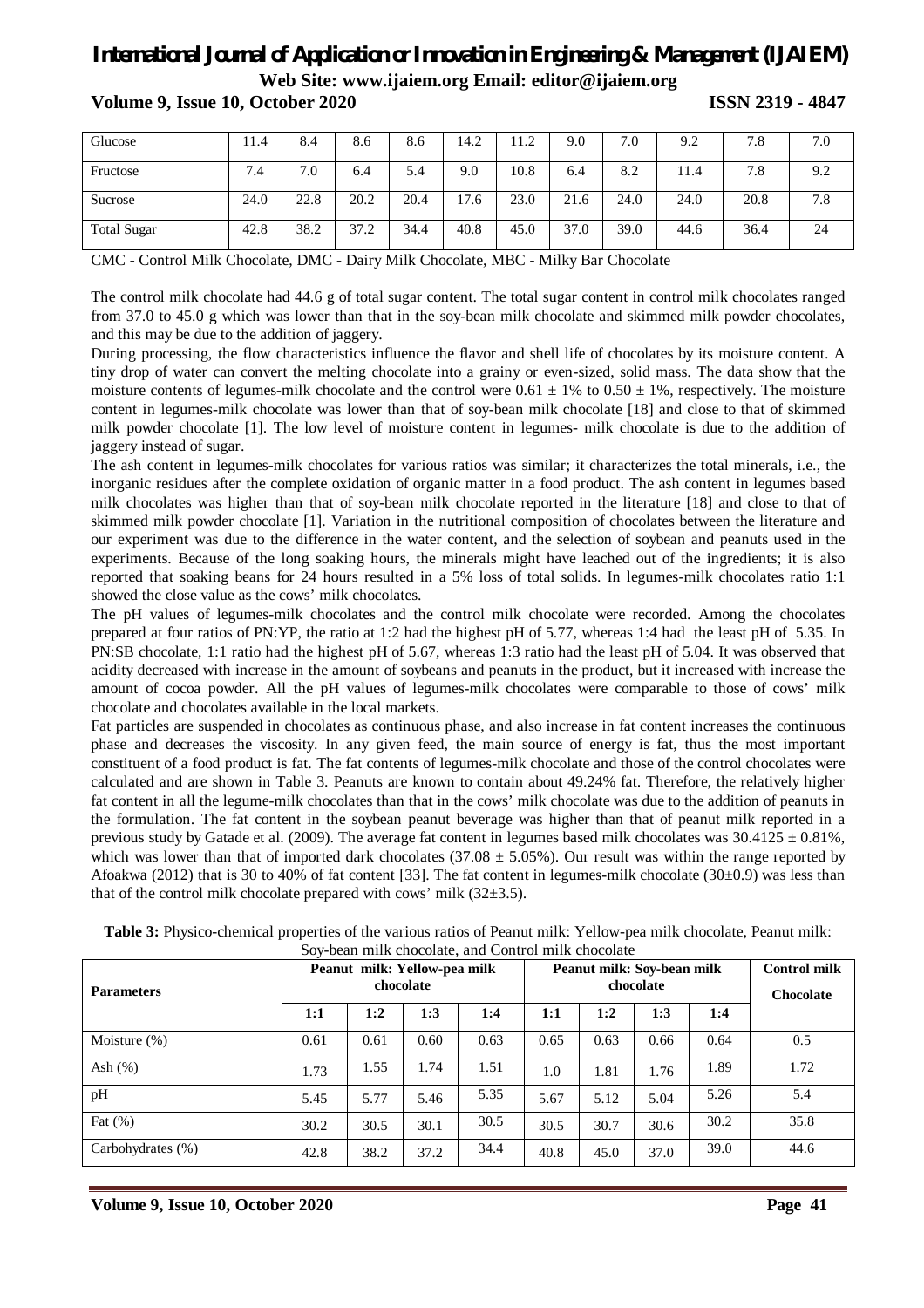| Protein $(g/100g)$   | 1.35 | . 37 | 1.41 | 1.40 | .39 | 1.42 | 1.43 | 1.45 | 1.06 |
|----------------------|------|------|------|------|-----|------|------|------|------|
| Sodium $(g/100g)$    | 5.2  | 6.6  | 6.8  | 7.4  | 7.2 | 6.8  | 6.4  | 7.5  | 4.5  |
| Potassium $(g/100g)$ | 9.9  | 8.4  | 8.3  | 7.5  | 8.6 | 11.2 | 8.7  | 8.6  | 9.2  |
| Lithium $(g/100g)$   | 6.1  | 6.1  | 6.0  | 6.0  | 6.2 | 6.1  | 6.0  | 6.0  | 6.0  |
| Calcium $(g/100g)$   | 5.5  | 5.2  | 5.0  | 5.0  | 5.0 | 5.0  | 5.0  | 5.0  | 5.0  |

**Volume 9, Issue 10, October 2020 ISSN 2319 - 4847**

Plant based proteins are better for sweet taste and are important for all biological functions and cell structure. The protein content of various ratios of legumes-milk chocolate ranges from 1.06 to 1.45 g per100g. The lower value was observed in yellow-pea milk chocolate then the soy-bean milk chocolates (1.06 g) and  $11.58\pm0.36$  % from skim milk powder chocolates. Proteins could not be extracted thoroughly, because some are not water soluble. Peanuts contain a low protein content, which further decreased in the final mixture composition. Milk contains higher amount of fat, which interferes with the solubility of the proteins and decrease the protein content in chocolates.

*Mineral content* is a measure of the amount of specific inorganic components present in a product food such as sodium, potassium, lithium and calcium. The mineral content varied significantly among different legumes based milk chocolates. The control milk chocolates had the highest content of potassium and lowest content of sodium among all the milk chocolates. Among the different ratios of legumes-milk chocolates, potassium was higher in PN:SB chocolates than that in PN:YP milk chocolates. The mineral contents of soy-bean and yellow-pea milk chocolates were higher. The findings in terms of mineral content in the present study of legumes-milk chocolates are comparable with those reported in the literature and also with various control chocolates. The Vitamin C content ranged from 0.326 to 0.456 g for legumes-milk chocolates whereas it was 0.263 g in cows' milk chocolates. The increase in ratios for both legumesmilk PN:YP and PN: SB shows the increase in vitamin C content.

#### **3.3 Sensory analysis**

Sensory profile is the most important characteristic that contributes to the overall quality of a product. It is the property by which the consumer first identifies and associates his likeability to a particular product. The sensory evaluation for the four ratios 1:1, 1:2, 1:3 and 1:4 of PN:YP milk chocolate and PN:SB milk chocolate was carried out on the basis of color, flavor, taste, texture and overall acceptability. The sensory evaluation was carried out in triplicate using 9-point hedonic scale by a panel of 20 members. All the legumes-milk chocolates were compared with the cows' milk (control). Among the four ratios, in terms of overall acceptability, the 1:1 ratio of PN:YP milk chocolate scored 8.45, and 1:2 ratio of PN:SB milk chocolate scored 7.75. In terms of all sensory parameters, 1:1 ratio of the PN:YP and 1:2 ratio of the PN:SB chocolate were the mostly accepted ones by the panel. The better mouth feel may be attributed to the higher fat content of the samples, and fat is known to be associated with good mouth feel.

| <b>Parameters</b>                        | <b>Ratios</b> | <b>Colour</b> | <b>Flavour</b> | <b>Taste</b> | <b>Texture</b> | <b>Overall Acceptability</b> |
|------------------------------------------|---------------|---------------|----------------|--------------|----------------|------------------------------|
| Peanut milk: Yellow-                     | 1:1           | 7.65          | 8.15           | 8.4          | 8.05           | 8.45                         |
| pea milk chocolate                       | 1:2           | 7.7           | 7.8            | 7.55         | 7.55           | 7.75                         |
|                                          | 1:3           | 7.05          | 7.15           | 7.5          | 7.3            | 7.45                         |
|                                          | 1:4           | 6.85          | 6.7            | 6.7          | 6.95           | 6.95                         |
| Peanut milk: Soy-<br>bean milk chocolate | 1:1           | 7.5           | 6.85           | 7.3          | 7.05           | 7.55                         |
|                                          | 1:2           | 7.9           | 7.45           | 7.25         | 7.6            | 7.75                         |
|                                          | 1:3           | 7.55          | 6.95           | 7.0          | 6.75           | 7.35                         |
|                                          | 1:4           | 6.35          | 6.7            | 6.5          | 6.6            | 6.95                         |
| milk<br>Control<br>chocolate             |               | 7.69          | 7.2            | 7.89         | 7.65           | 7.9                          |

| Table 4: Sensory analysis for the various ratios of Peanut milk: Yellow-pea milk chocolate, Peanut milk: Soy-bean |  |
|-------------------------------------------------------------------------------------------------------------------|--|
| milk chocolate, and Control milk chocolate                                                                        |  |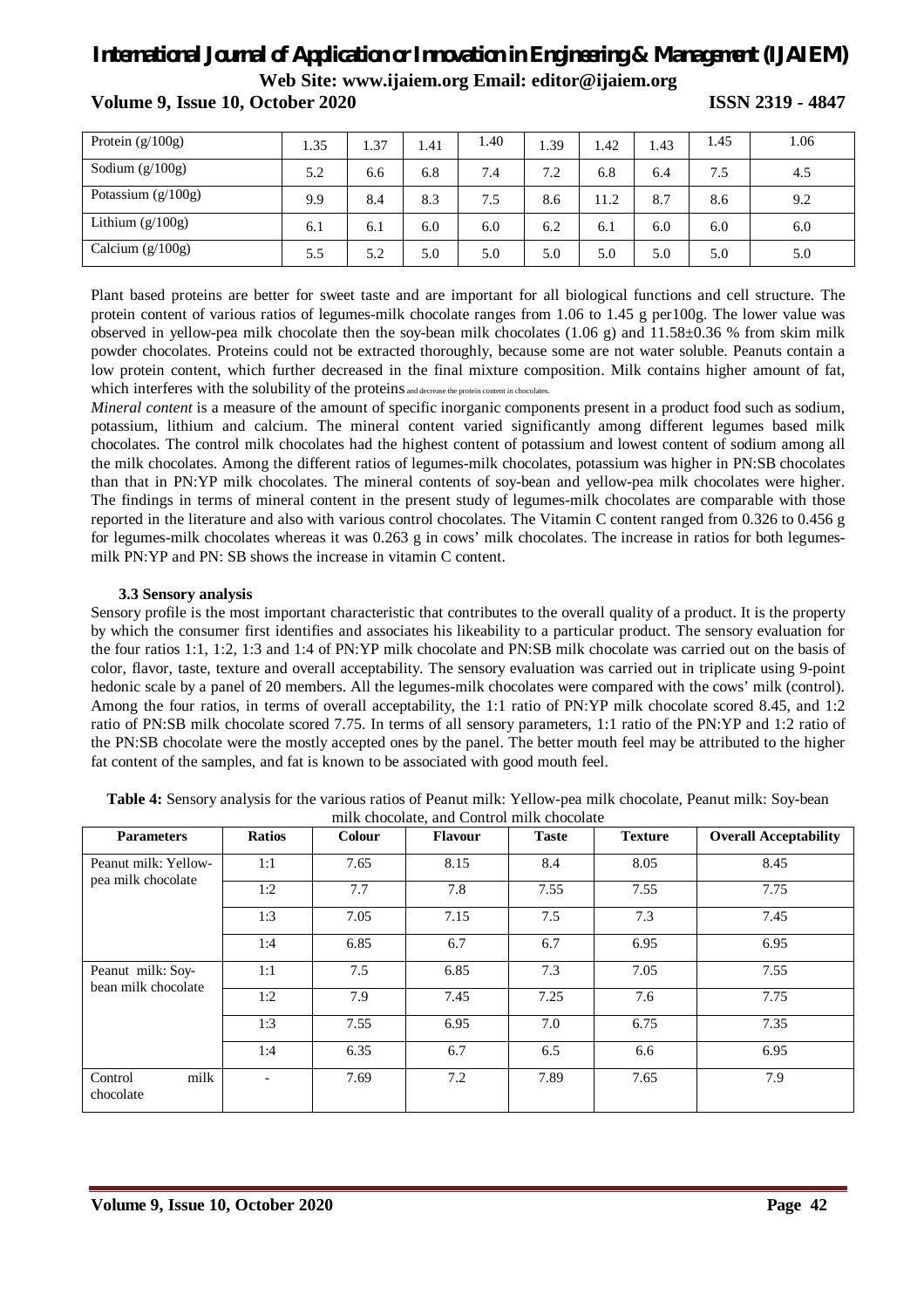### *International Journal of Application or Innovation in Engineering & Management (IJAIEM)*

**Web Site: www.ijaiem.org Email: editor@ijaiem.org**

#### **Volume 9, Issue 10, October 2020 ISSN 2319 - 4847**

#### **3.3.1 Sensory analysis of Peanut and Yellow-pea (PN:YP) formulation of chocolates**

The acceptance of the chocolate was evaluated on the basis of color, flavor, taste, texture, and overall acceptability; and the results of 1:1, 1:2, 1:3 and 1:4 formulations are shown in Table 4. Among the different ratios of PN:YP analyzed for nutritive value, it is evident that the nutritive value was highest for combination 1:1 owing to the least amount of dilution involved in the formulation. Although sensory analysis of this combination revealed that the composition of the PN:YP milk chocolate was quite closer to the dairy milk chocolate reported by Manpreet Singh et al., (2017). Table 4 also shows the average score of the following sensory attributes. 1:1formulation scored high and was considered the best among all the formulations. In the ratios 1:1 had better flavor, taste, texture and overall acceptability, whereas 1:3 and 1:4 formulations had high beany flavour. On the basis of sensory characteristics, 1:1 formulation of PN:YP milk chocolate had good flavor due to the addition of citrus peel powder with high overall acceptability as that of the commercial chocolate available in the market.

#### **3.3.2 Sensory analysis of Peanut and Soy-bean (PN:SB) formulation of chocolates**

The evaluation of adequacy of different formulations of soy-bean milk with Peanut milk was carried out on the basis of nutritional attributes and sensory profile. Ash, fat and protein contents in 1:2 formulation ofPN:SBmilk chocolates were 1.81%, 30.7%, 1.42 g, respectively, which were significantly higher than those in 1:1, 1:3 and 1:4 formulations. Ash, fat and protein contents for PN:SB 1:1, 1:3 and 1:4 formulations were 1.00%, 30.5% and 1.30g; 1.76%, 30.6% and 1.43g; and 1.89%, 30.2% and 1.45g, respectively. The nutritional value was found to be highest for 1:2 formulation, because of being the optimum diluted formulation.

The composition of PN:SB milk chocolate was quite closer to the dairy milk chocolate reported by Manpreet Singh et al., (2017). Table 4 shows the average score of the sensory attributes of PN:SB milk chocolate. 1:2 formulation scored high and was considered the best among all the formulation. In the 1:1 formulation, the color, taste, texture and overall acceptability were good, but the flavor was not acceptable due to slight beany flavor. The addition of citrus peel powder provided a pleasant aroma along with the beany flavor in the 1:2 formulation. The 1:2 formulation of the PN:SB milk chocolate had good flavor with high overall acceptability and also displayed a better mouth feel than the other three formulations.

#### **3.3.3 Performance evaluation of legumes-milk chocolates using radar chart**

The performance of primed legumes-milk chocolates were evaluated using sensory analysis and the average scores of each attributes are represented in the radar charts for each sense. Among the two sets of legumes-milk chocolates, the 1:2 formulation of PN:SB milk chocolate had the highest mean value in color (7.5), flavor (7.45), texture (7.6) and overall acceptability (7.75) with the second highest mean value in taste (7.25) as shown in Figure 1; and the 1:1 formulation of PN:YP milk chocolate had the highest mean value in flavor (8.15), taste (8.4), texture (8.05) and overall acceptability (8.45) with the second highest mean value in color (7.7) as shown in Figure 2.



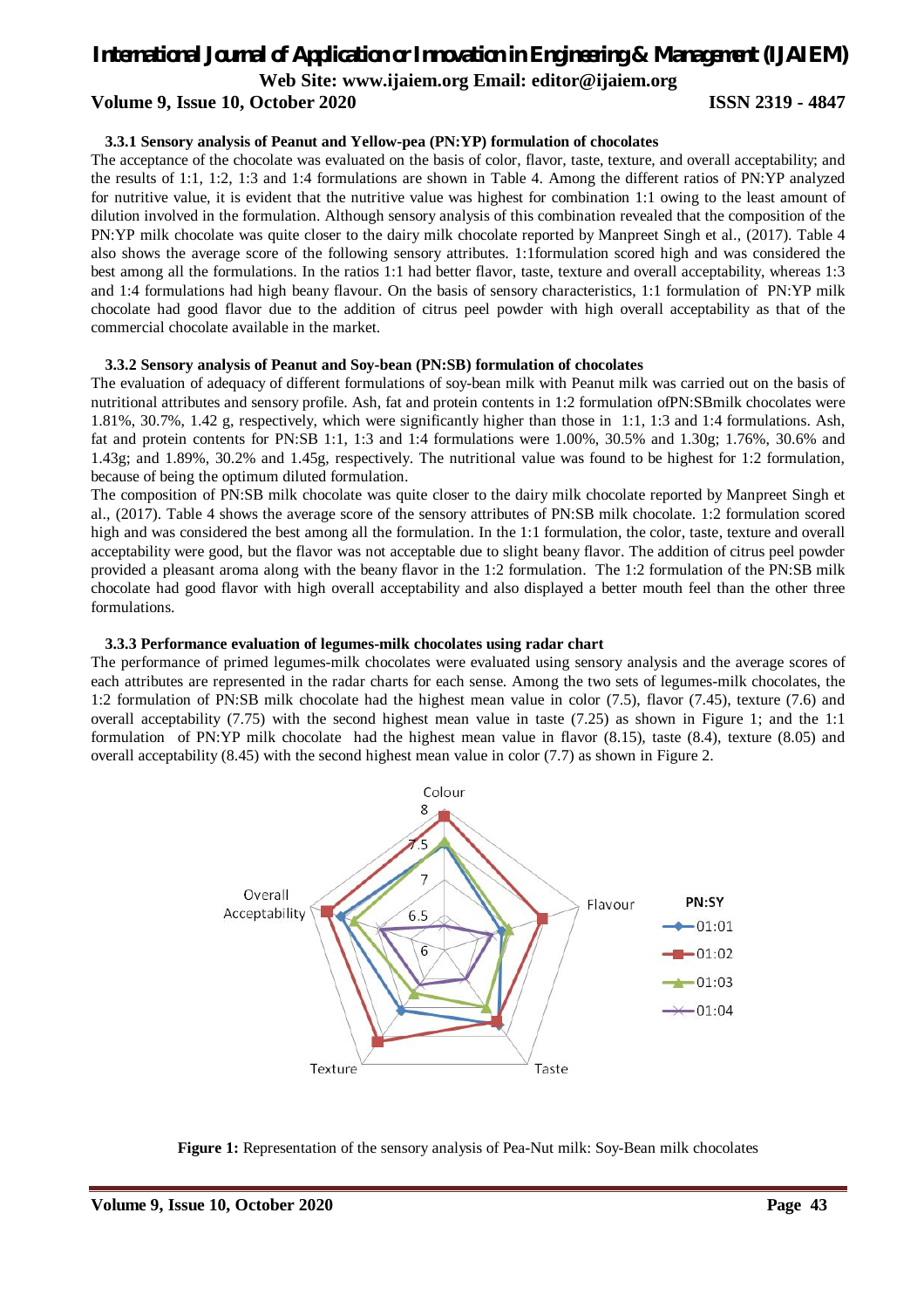**Volume 9, Issue 10, October 2020 ISSN 2319 - 4847**





### **4. CONCLUSION**

Among all the confectionary products, chocolate are highly preferred for consumption; however, cows' milk used in the dairy chocolates have some limitations. To overcome the limitations a good substitute for cows' milk is highly preferred and legumes based milk is a good alternate because they are highly nutritive, feasible, and low cost [34]. In this work, two legumes-milks (Soy-Bean milk and Yellow-Pea milk) were taken in combination with peanut milk at four different formulations 1:1, 1:2, 1:3 and 1:4 to prepare chocolates. Sensory evaluation and proximate analysis of the milk chocolate were carried out. Among the formulations,1:2 ratio of Pea-Nut milk: Soy-Bean milk, and 1:1 ratio of Pea-Nut milk: Yellow-Pea milk chocolates were of good quality in terms of flavor, taste, texture, color and overall acceptability; which were comparable to those of existing chocolates, and may be due to the aroma of citrus peel powder in legumes-milk chocolates.

### **References**

- [1]. S. Manpreet, C.B. Rekha, K.S. Kumar, S. Sandeep, "Development of milk chocolate using Response Surface Methodology (RSM)," International Journal of Current Microbiology and Applied Science, 6(6), 2881-2894, 2017.
- [2]. S. Bolenz, T. Thiessenhusen, and R. Schäpe, "Influence of milk components on properties and consumer acceptance of milk chocolate," European Food Research and Technology,216, 28-33, 2003.
- [3]. H. Krupa, H.G. Patel, "Synergy of dairy with non-dairy Ingredients or product: A review," African Journal of Food Science, 5(16), 817-832, 2011.
- [4]. K.O. Falade, O.M. Ogundele, A.O. Ogunshe, O.E. Fayemi, F.C. Ocloo, "Physico-chemical, sensory and microbiological characteristics of plain yoghurt from bambara groundnut (*Vigna subterranea*) and soybeans (*Glycine max*)," Journal of Food Science and Technology, 52(9), 5858–5865, 2015.
- [5]. H. Aidoo, E. Sakyi-Dawson, K. Tano-Debrah, F.K. Saalia, "Development and characterization of dehydrated peanut–cowpea milk powder for use as a dairy milk substitute in chocolate manufacture," Food Research International, 43(1), 79-85, 2010.
- [6]. M. Malaguti, G. Dinelli, E. Leoncini, V. Bregola, S. Bosi, A.F. Cicero, S. Hrelia, "Bioactive peptides in cereals and legumes: agronomical, biochemical and clinical aspects," International Journal of Molecular Sciences, 15(11), 21120-21135, 2014.
- [7]. G. Nusrat Heydar, G. Natavan Safar, G. Rena Islah, A. Nazilya Abdul, B. Aynur Amirkhan, "Substantiation and development of technology for a new assortment of combined sour-milk drinks based on bio modified bean raw materials," Food Science and Technology, 40(2), 517-522, 2020.
- [8]. A. Kouris-Blazos, R. Belski, "Health benefits of legumes and pulses with a focus on Australian sweet lupins," Asia Pacific Journal of Clinical Nutrition, 25(1), 1-17, 2016.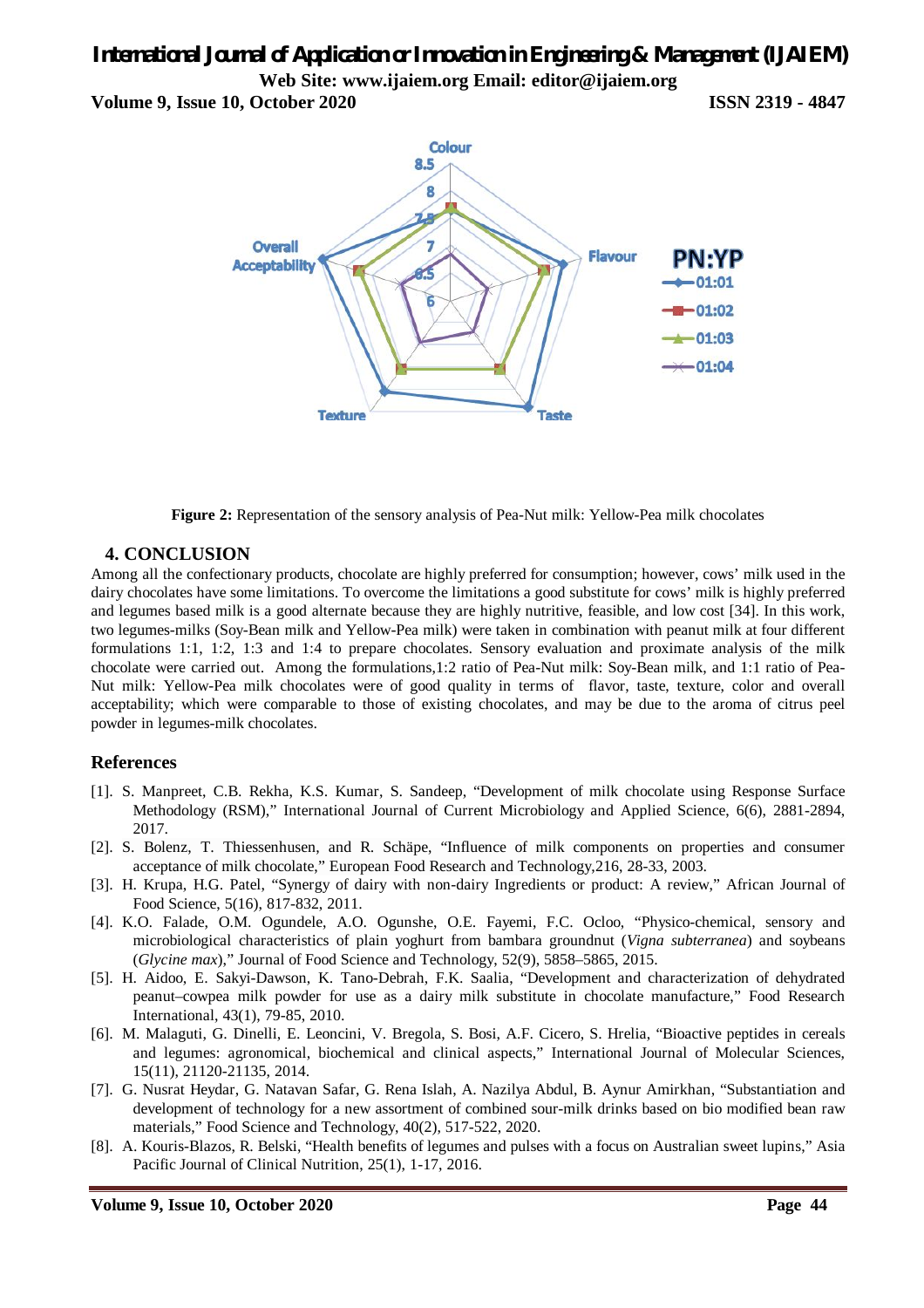#### **Volume 9, Issue 10, October 2020 ISSN 2319 - 4847**

- [9]. L. Lopez-Barrios, J.A. Gutierrez-Uribe, S.O. Serna-Saldivar, "Bioactive peptides and hydrolysates from pulses and their potential use as functional ingredients," Journal of Food Science, 79(3), 273-283, 2014.
- [10].M. Ortiz-Martinez, R. Winkler, S. Garcia-Lara, "Preventive and therapeutic potential of peptides from cereals against cancer," Journal of Proteomics, 111, 165-183, 2014.
- [11].S. Jagdish, "Folate content in legumes," Biomedical Journal of Science and Technical Research, 3(4), 3475-3480, 2018.
- [12].P. Bakiya, S. Arrivukkarasan, S. Anhuradha, "Optimization and its characterization of legumes based milk chocolate to enhance its folic acid content," Think India Journal, 22(10), 1349-1354, 2019.
- [13].I. Flight, P. Clifton, "Cereal grains and legumes in the prevention of coronary heart disease and stroke: a review of the literature," European Journal of Clinical Nutrition, 60, 1145-1159, 2006.
- [14].S.O. Agunbiade, A.M. Amosu, A.M. Degun, P.E. Omeonu, "The physico-chemical and organoleptic properties of milk fabricated from Glycine max, Vigna subterranean and Sphenostylis stenocarpa," Journal of Chemical and Pharmaceutical Research, 3(6), 918-924, 2011.
- [15].A. Afshin, R. Micha, S. Khatibzadeh, D. Mozaffarian,"Consumption of nuts and legumes and risk of incident ischemic heart disease, stroke, and diabetes: a systematic review and meta-analysis," *The American journal of clinical nutrition, 100(1),*278-288, 2014.
- [16].K. Diarra, Z. Guo-Nong, C. Jie, "Peanut milk and peanut milk based products production: A Review," Critical Reviews in Food Science and Nutrition,45(5), 405-423, 2005.
- [17].I. Joel, Z. Guo-Nong, "Preliminary investigation of the production and characterization of peanut milk based stirred yoghurt," International Journal of Dairy Science,2(3), 207-216, 2007.
- [18].A.A. Gatade, R.C. Ranveer, A.K. Sahoo, "Physico-chemical and sensorial characteristics of chocolate prepared from soymilk," Advance Journal of Food Science and Technology, 1(1), 1-5, 2009.
- [19].S. Deshpande, P.C. Bargale, K. Jha, "Suitability of soymilk for development of shrikhand," Journal Food Science and Technology, 45(3), 284-286, 2008.
- [20].D.R. Rao, S.R. Pulusani, C.B. Chawan, "Preparation of a yogurt-like product from cowpeas and mung beans," International Journal of Food Science and Technology,23(2), 195-198, 2007.
- [21].N.R. Reddy, M.D. Pierson, S.K. Sathe, D.K. Salunkhe, L.R. Beuchat, "Legume based fermented foods: Their preparation and nutritional quality," Critical Reviews in Food Science and Nutrition,17(4), 335-370, 2009.
- [22].U. Linda Oluchi, "Tigernut-Soy milk drink: Preparation, Proximate Composition and Sensory Qualities," International Journal of Food and Nutrition Science, 1(4), 18-26, 2012.
- [23].M. Laura Gil, N. Mari Mæland, P. Fiona, "Pea Hull Fibre: Novel and Sustainable Fibre with important health and functional properties," EC Nutrition, 10(4), 139-148, 2017.
- [24].Y.Y. Zhang, J. Hughes, S. Grafenauer, "Got Mylk? The Emerging Role of Australian Plant-Based Milk Alternatives as A Cow's Milk Substitute," Nutrients, 12(5), 1254, 2020.
- [25].J. Nagura, H. Iso, Y. Watanabe, K. Maruyama, C. Date, H. Toyoshima, A. Yamamoto, S. Kikuchi, A. Koizumi, T. Kondo, Y. Wada, Y. Inaba, A. Tamakoshi, "JACC Study Group. Fruit, vegetable and bean intake and mortality from cardiovascular disease among Japanese men and women: the JACC Study," British Journal of Nutrition, 102(2), 285-292, 2009.
- [26].M.H. Ahmed Abd El-ghfar, H.M. Ibrahim, I.M. Hassan, A.A. Abdel Fattah, M.H. Mahmoud, "Peels of Lemon and Orange as Value-Added Ingredients: Chemical and Antioxidant Properties," International Journal of Current Microbiology and Applied Sciences, 5(12), 777-794, 2016.
- [27].H.M. Ibrahim, I.M. Hassan, A.A.M. Hamed, "Application of Lemon and Orange Peels in Meat Products: Quality and Safety," International Journal of Current Microbiology and Applied Sciences, 7(4), 2703-2723, 2018.
- [28].N. Srivastava, K.C. Yadav, P. Verma, K. Kishore, S. Rout, "Development of Lemon Peel Powder and its Utilization in Preparation of Biscuit by Different Baking Methods," International Journal for Scientific Research and Development, 3(8), 709-712, 2015.
- [29].M. Humaira Ashraf, M. Sadiq Butt, H. Jawad Iqbal, S. Ansar Rasul, 'Citrus peel extract and powder attenuate hypercholesterolemia and hyperglycemia using rodent experimental modeling," Asian Pacific Journal of Tropical Biomedicine, 7(10), 870-880, 2017.
- [30].N. De Clercq, K. Moens, F. Depypere, J. Vila Ayala, G. Calliauw, W. De Greyt, K. Dewettinck, "Influence of cocoa butter refining on the quality of milk chocolate. Journal of Food Engineering, 111(2), 412-419, 2012.
- [31].M.A. Belewu, T.A. Azeez, "Coconut Chocolate: Preparation, Compositional and Organoleptic Qualities," European Journal of Scientific Research, 22(1), 144-1452, 2008.
- [32].C. Lee, L.R. Beuchat. "Chemical, Physical and Sensory Characteristics of peanut milk as affected by processing conditions," Journal of Food Science,57(2), 401-405, 2006.